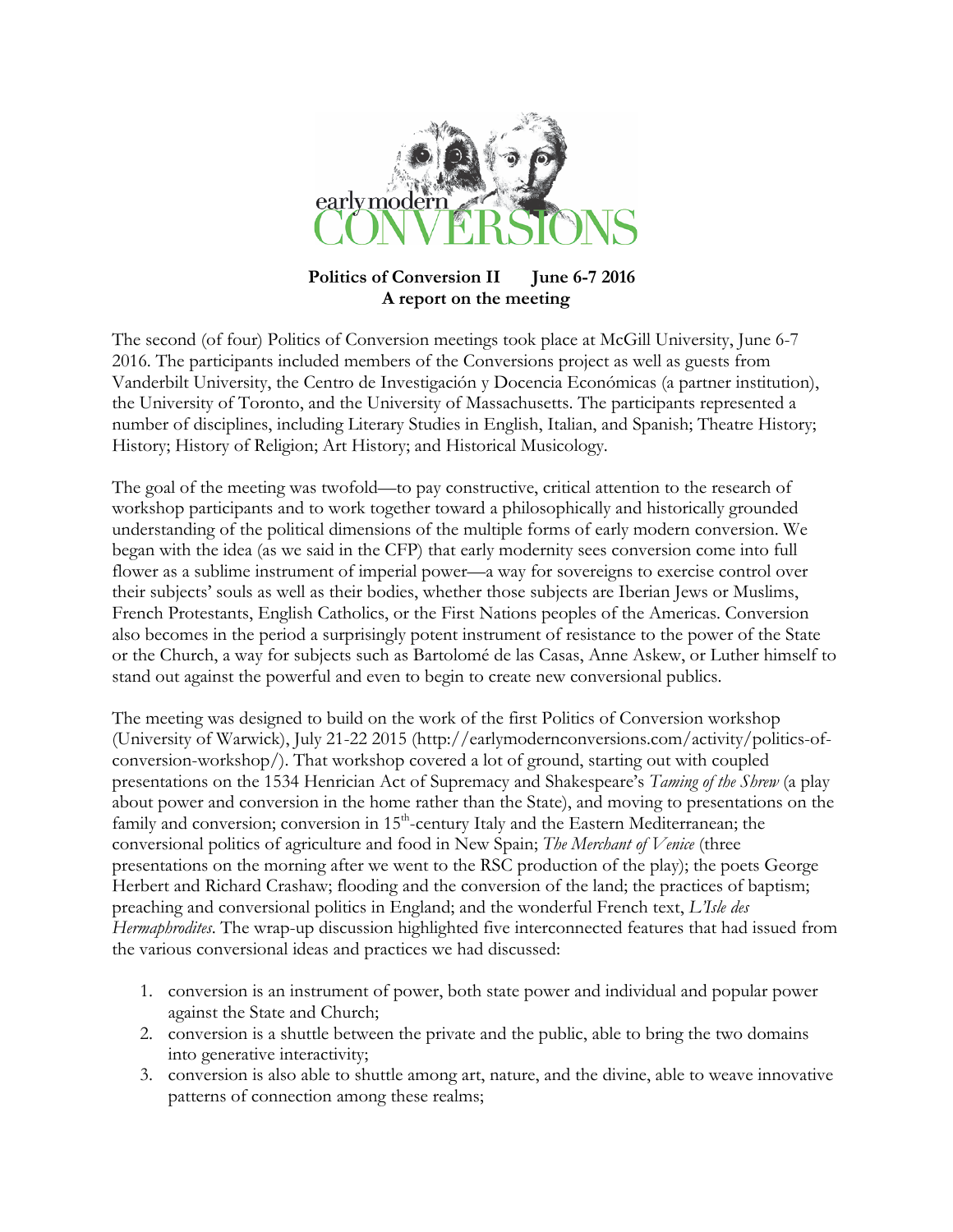- 4. conversion is not a single thing, but needs to be understood in fine-grained terms as a large and changing ensemble of ideas and practices;
- 5. conversion is an instrument of persuasion and a force creative of the public sphere.

The second Politics of Conversion meeting, which was to build on these broad ideas about conversion, started at the Archive of the Jesuits in Canada in the northeast section of Montreal, where participants were welcomed by Theresa Rowat, the Director of the Archives. The Jesuit Archive was a propitious venue for the opening presentation—Ben Schmidt's account of the Meissen porcelain statue of the Death of St. Francis Xavier, which served as an entry point for his discussion of the European struggle to figure out how the Chinese made the "white gold" and how the European manufacture of porcelain changed politics within Europe (Saxon princes who used porcelain to legitimate their own politically-motivated conversions) and contributed to a transformation of global politics (Meissen porcelain, a technological conversion of clay into matter of a higher order, helped shift global trade toward European mastery and contributed to the European denigration of China).

The afternoon of the first day and the whole of the second unfolded at McGill. The presentations and discussions covered an even wider territory than at the Warwick meeting—Saxony, England, Italy, Spain, New Spain, and also Quebec, China, and the Ottoman Empire. Robin Macdonald took us into the close quarters of a ship as it traveled across the Atlantic to its arrival in Nouveau France in 1639. Ships like these could be vessels of conversion, not only because of Catholic rituals performed on board but also on account of the conscience-catching danger of sea travel. Other presentations (this account is not exhaustive) took us to Paul's Cross in London and invited us to think about conversion as a trope of public, political discourse; brought us to the archive of pre-Reformation Italian thinking about alchemy and prophecy; landed us in the homoerotic, conversional world of early modern Istanbul with boys who turned and were turned from Christian to Muslim, (many of the "palace boys" went on to become important State administrators); put us in step with European travelers as they tried to make sense of the Islamic call to prayer; or took us into Hamlet's world to try with him to make providentialist sense out of what seems like sheer contingency. Peter Lake's extraordinary account of the "happy life and holy death" of John Bruen showed how, in considerable detail, conversion could transform the way an individual spoke and acted on a day-to-day basis and how the household itself could become an instrument of conversion, for individuals but also for groups of people, including members of the nobility.

In sum, we did pay generous, critical attention to the work of all the members of the meeting; but it cannot be said that we moved decisively toward a "philosophically and historically grounded understanding of the political dimensions of the multiple forms of early modern conversion." The McGill workshop did, however, achieve significant progress in two principal, interrelated areas.

One, we addressed the question of conversion as a shuttle between the private and public and also developed a fine-grained account of conversional practices and ideas. It is useful here to remember what Helen Smith has called "the twinned kinetics of conversion and conversation" as well as the fact that "conversation" and "conversion" were often synonyms in early modern English. "Conversation" itself was a richer word for the early moderns: it meant more than just talk; it also meant "the action of living or having one's being *in* a place or *among* persons" (*OED*). Being in a place (aboard a ship, in a holy household, at Paul's Cross, in Shakespeare's Venice, or in a Turkish palace) or being among certain people (Protestants, Catholics, Moriscos, Ottoman Turks, pirates (as Hamlet is)—these forms of conversation can also be forms of conversion.